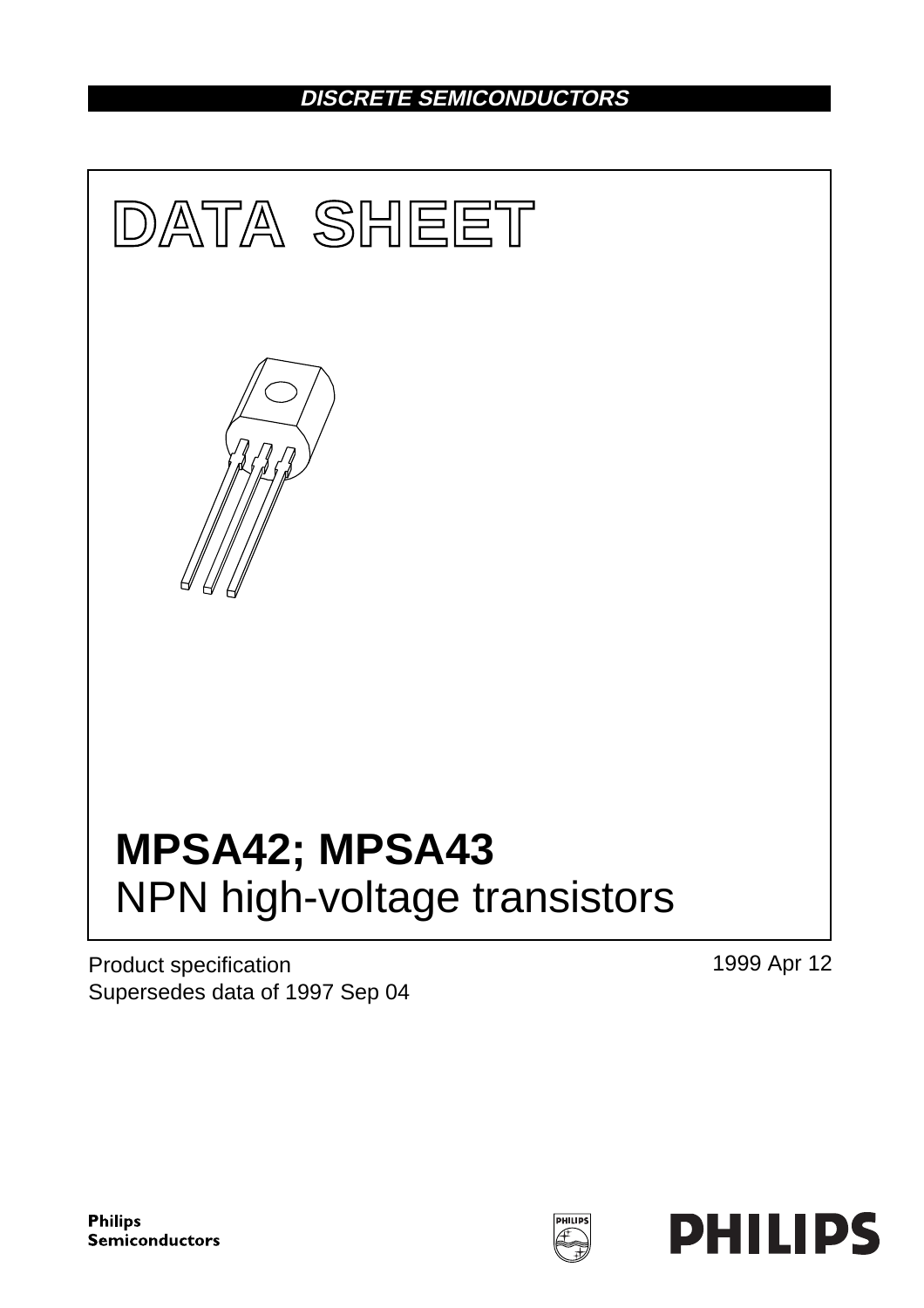## **FEATURES**

- Low current (max. 100 mA)
- High voltage (max. 300 V).

## **APPLICATIONS**

- Video
- Telephony
- Professional communication equipment.

## **DESCRIPTION**

NPN high-voltage transistor in a TO-92; SOT54 plastic package. PNP complement: MPSA92.

## **PINNING**

| <b>PIN</b> | <b>DESCRIPTION</b> |  |
|------------|--------------------|--|
|            | collector          |  |
|            | base               |  |
| 3          | emitter            |  |



### **LIMITING VALUES**

In accordance with the Absolute Maximum Rating System (IEC 134).

| <b>SYMBOL</b>               | <b>PARAMETER</b>              | <b>CONDITIONS</b>    | MIN.                     | MAX.   | <b>UNIT</b>     |
|-----------------------------|-------------------------------|----------------------|--------------------------|--------|-----------------|
| V <sub>CBO</sub>            | collector-base voltage        | open emitter         |                          |        |                 |
|                             | MPSA42                        |                      |                          | 300    | ν               |
|                             | MPSA43                        |                      | —                        | 200    | ν               |
| <b>V<sub>CEO</sub></b>      | collector-emitter voltage     | open base            |                          |        |                 |
|                             | MPSA42                        |                      |                          | 300    | ν               |
|                             | MPSA43                        |                      |                          | 200    | ν               |
| V <sub>EBO</sub>            | emitter-base voltage          | open collector       | —                        | 6      | V               |
| I <sub>C</sub>              | collector current (DC)        |                      |                          | 100    | mA              |
| $I_{CM}$                    | peak collector current        |                      | —                        | 200    | mA              |
| <b>I</b> BM                 | peak base current             |                      | —                        | 100    | mA              |
| $P_{\text{tot}}$            | total power dissipation       | $T_{amb} \leq 25 °C$ | $\overline{\phantom{0}}$ | 500    | mW              |
| $T_{\text{stg}}$            | storage temperature           |                      | $-65$                    | $+150$ | $\rm ^{\circ}C$ |
| T,                          | junction temperature          |                      |                          | 150    | $^{\circ}C$     |
| $\mathsf{T}_{\mathsf{amb}}$ | operating ambient temperature |                      | $-65$                    | $+150$ | $\rm ^{\circ}C$ |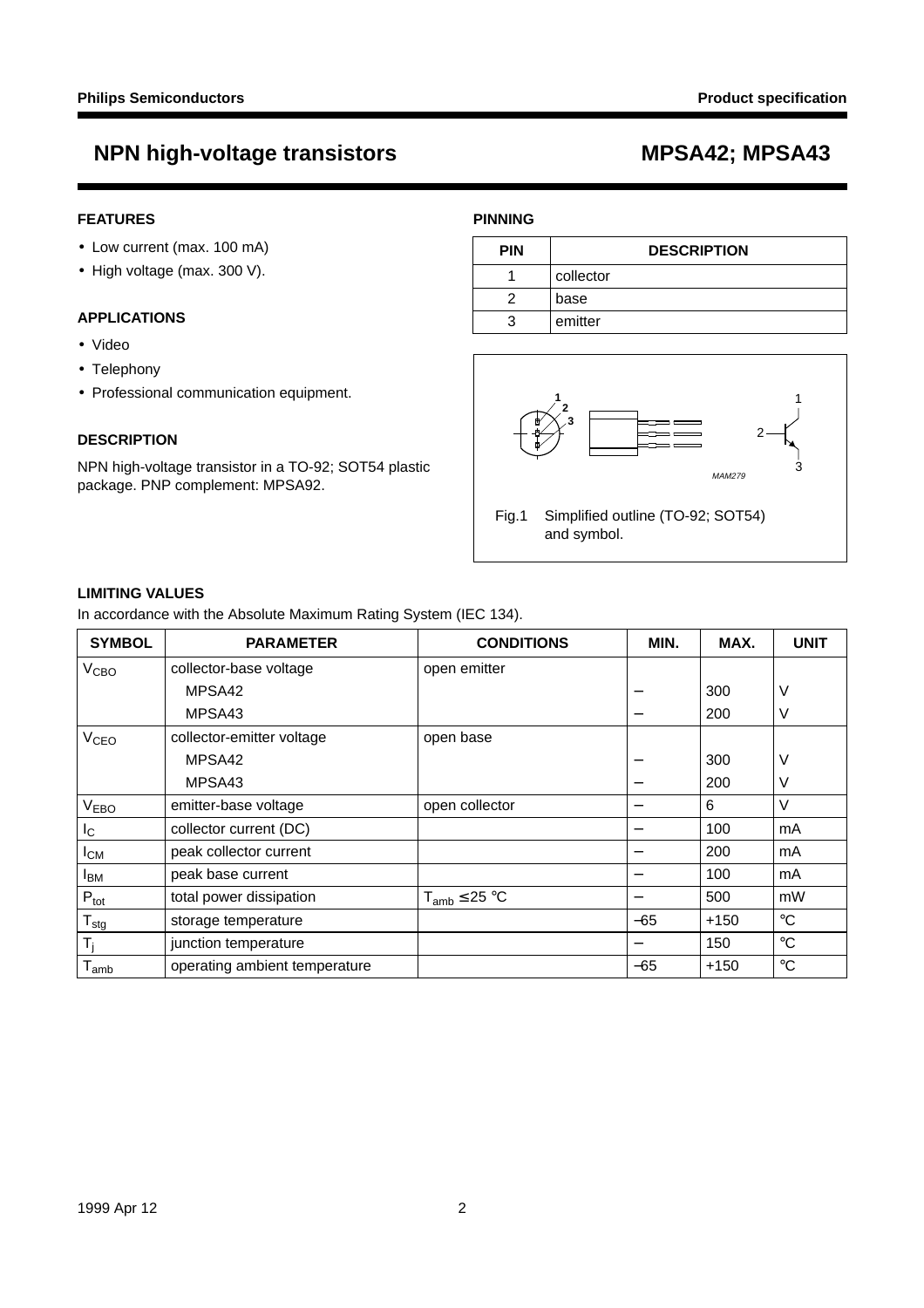## **THERMAL CHARACTERISTICS**

| <b>SYMBOL</b> | <b>PARAMETER</b>                            | <b>CONDITIONS</b> | VALUE | <b>UNIT</b> |
|---------------|---------------------------------------------|-------------------|-------|-------------|
| $R_{th i-a}$  | thermal resistance from junction to ambient | note              | 250   | K/W         |

### **Note**

1. Transistor mounted on an FR4 printed-circuit board.

## **CHARACTERISTICS**

 $T_i = 25$  °C unless otherwise specified.

| <b>SYMBOL</b>      | <b>PARAMETER</b>                     | <b>CONDITIONS</b>                            | MIN.                     | MAX. | <b>UNIT</b> |
|--------------------|--------------------------------------|----------------------------------------------|--------------------------|------|-------------|
| I <sub>CBO</sub>   | collector cut-off current            |                                              |                          |      |             |
|                    | MPSA42                               | $I_E = 0$ ; $V_{CB} = 200$ V                 | —                        | 100  | nA          |
|                    | MPSA43                               | $I_F = 0$ ; $V_{CB} = 160$ V                 | $\overline{\phantom{0}}$ | 100  | nA          |
| $I_{EBO}$          | emitter cut-off current              |                                              |                          |      |             |
|                    | MPSA42                               | $I_C = 0$ ; $V_{EB} = 6 V$                   |                          | 100  | nA          |
|                    | MPSA43                               | $I_C = 0$ ; $V_{EB} = 4 V$                   | —                        | 100  | nA          |
| $h_{FE}$           | DC current gain                      | $V_{CE}$ = 10 V; note 1                      |                          |      |             |
|                    |                                      | $IC = 1 mA$                                  | 25                       |      |             |
|                    |                                      | $I_C = 10 \text{ mA}$                        | 40                       |      |             |
|                    |                                      | $I_C = 30$ mA                                | 40                       |      |             |
| $V_{CEsat}$        | collector-emitter saturation voltage | $I_C = 20$ mA; $I_B = 2$ mA; note 1          | $\overline{\phantom{0}}$ | 500  | mV          |
| V <sub>BEsat</sub> | base-emitter saturation voltage      | $I_C = 20$ mA; $I_B = 2$ mA; note 1          | $\overline{\phantom{0}}$ | 900  | mV          |
| $C_c$              | collector capacitance                | $I_E = I_e = 0$ ; $V_{CB} = 20$ V; f = 1 MHz |                          |      |             |
|                    | MPSA42                               |                                              |                          | 3    | рF          |
|                    | MPSA43                               |                                              |                          | 4    | pF          |
| $f_T$              | transition frequency                 | $I_C = 10$ mA; $V_{CE} = 20$ V; f = 100 MHz  | 50                       |      | <b>MHz</b>  |

### **Note**

1. Pulse test:  $t_p \le 300 \,\mu s$ ;  $\delta \le 0.02$ .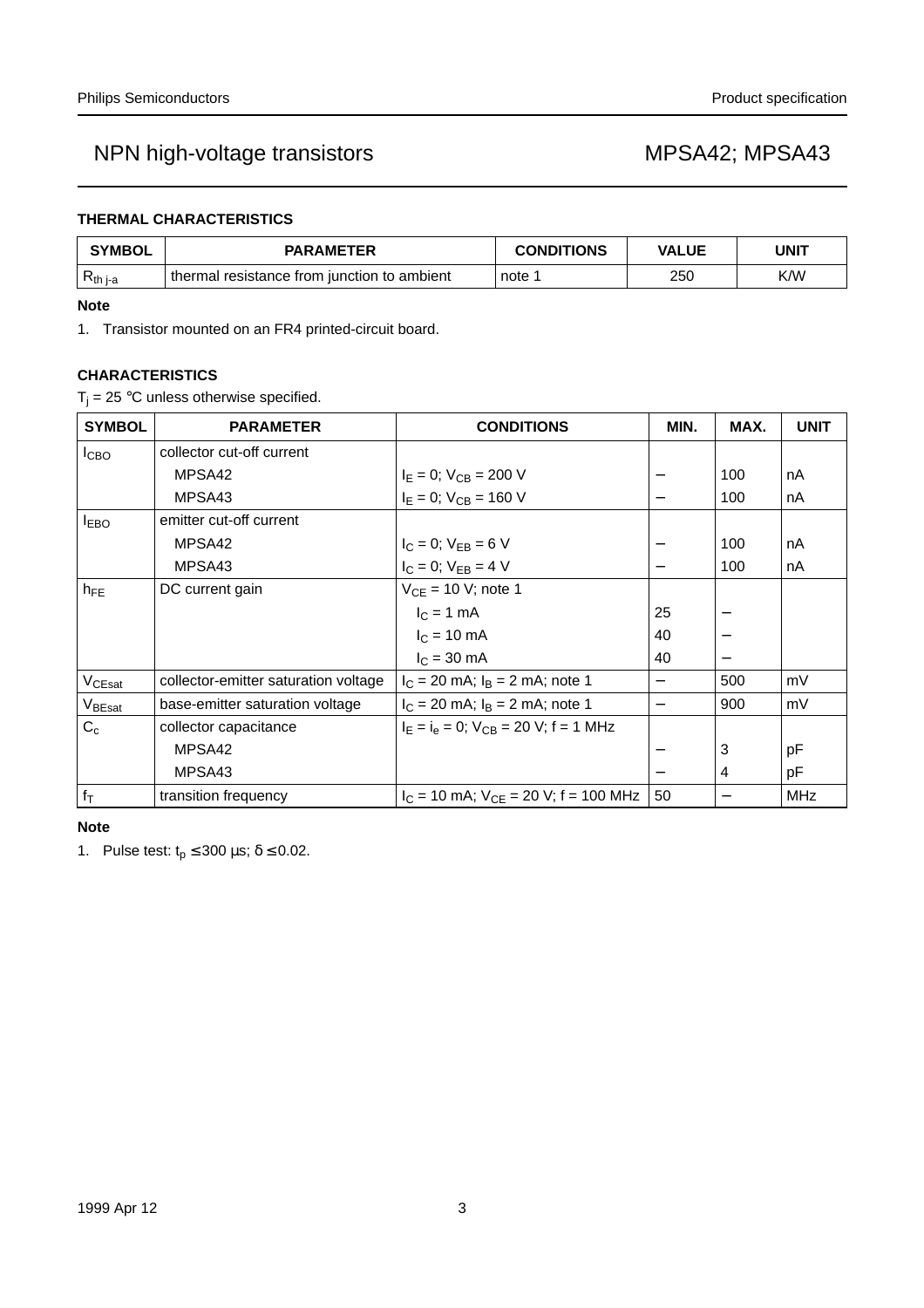### **PACKAGE OUTLINE**

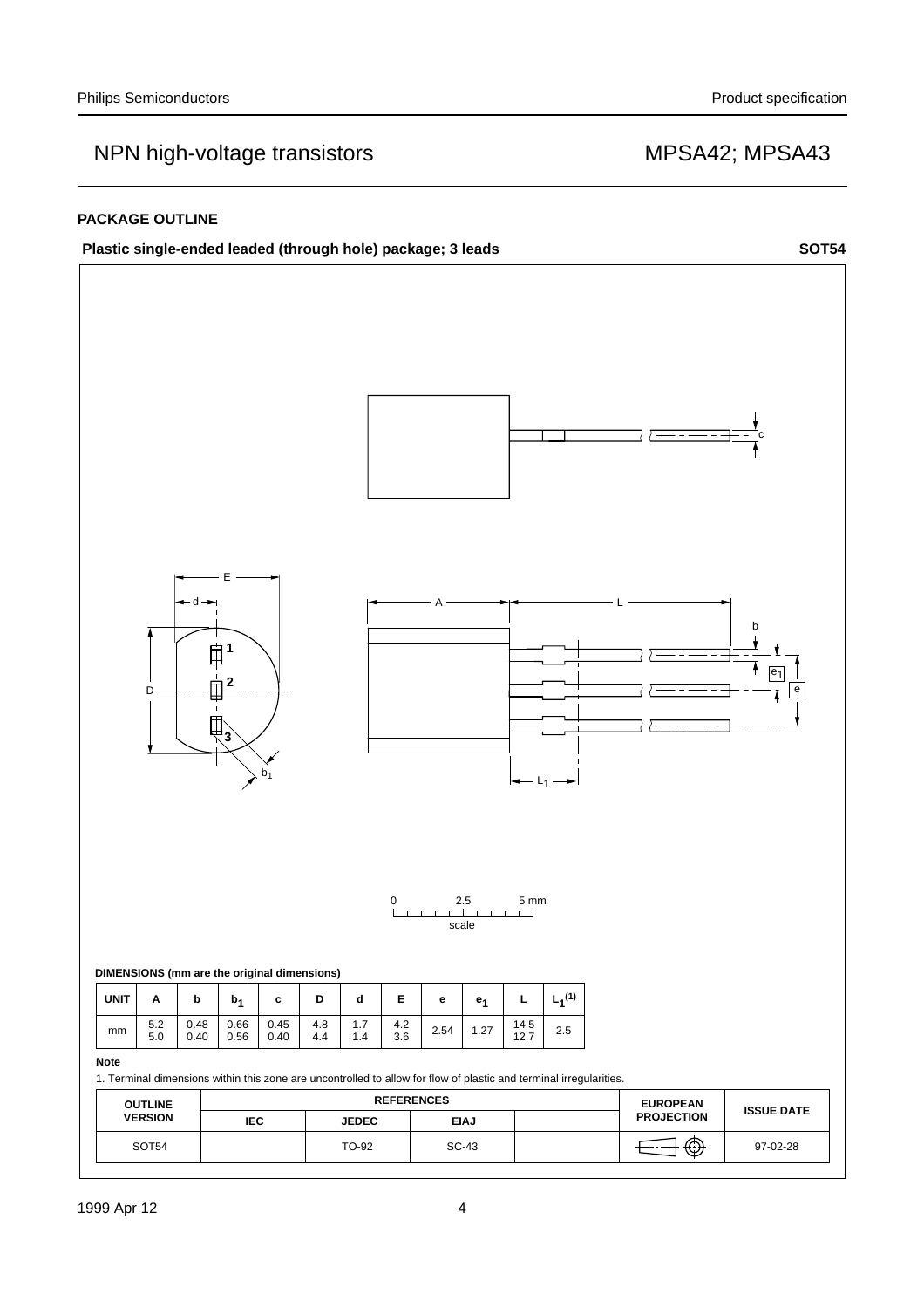### **DEFINITIONS**

| Data sheet status                                                                                                                                                                                                                                                                                                                                                                                                                                                  |                                                                                       |  |  |
|--------------------------------------------------------------------------------------------------------------------------------------------------------------------------------------------------------------------------------------------------------------------------------------------------------------------------------------------------------------------------------------------------------------------------------------------------------------------|---------------------------------------------------------------------------------------|--|--|
| Objective specification                                                                                                                                                                                                                                                                                                                                                                                                                                            | This data sheet contains target or goal specifications for product development.       |  |  |
| Preliminary specification                                                                                                                                                                                                                                                                                                                                                                                                                                          | This data sheet contains preliminary data; supplementary data may be published later. |  |  |
| Product specification                                                                                                                                                                                                                                                                                                                                                                                                                                              | This data sheet contains final product specifications.                                |  |  |
| <b>Limiting values</b>                                                                                                                                                                                                                                                                                                                                                                                                                                             |                                                                                       |  |  |
| Limiting values given are in accordance with the Absolute Maximum Rating System (IEC 134). Stress above one or<br>more of the limiting values may cause permanent damage to the device. These are stress ratings only and operation<br>of the device at these or at any other conditions above those given in the Characteristics sections of the specification<br>is not implied. Exposure to limiting values for extended periods may affect device reliability. |                                                                                       |  |  |
| <b>Application information</b>                                                                                                                                                                                                                                                                                                                                                                                                                                     |                                                                                       |  |  |
| Where application information is given, it is advisory and does not form part of the specification.                                                                                                                                                                                                                                                                                                                                                                |                                                                                       |  |  |

### **LIFE SUPPORT APPLICATIONS**

These products are not designed for use in life support appliances, devices, or systems where malfunction of these products can reasonably be expected to result in personal injury. Philips customers using or selling these products for use in such applications do so at their own risk and agree to fully indemnify Philips for any damages resulting from such improper use or sale.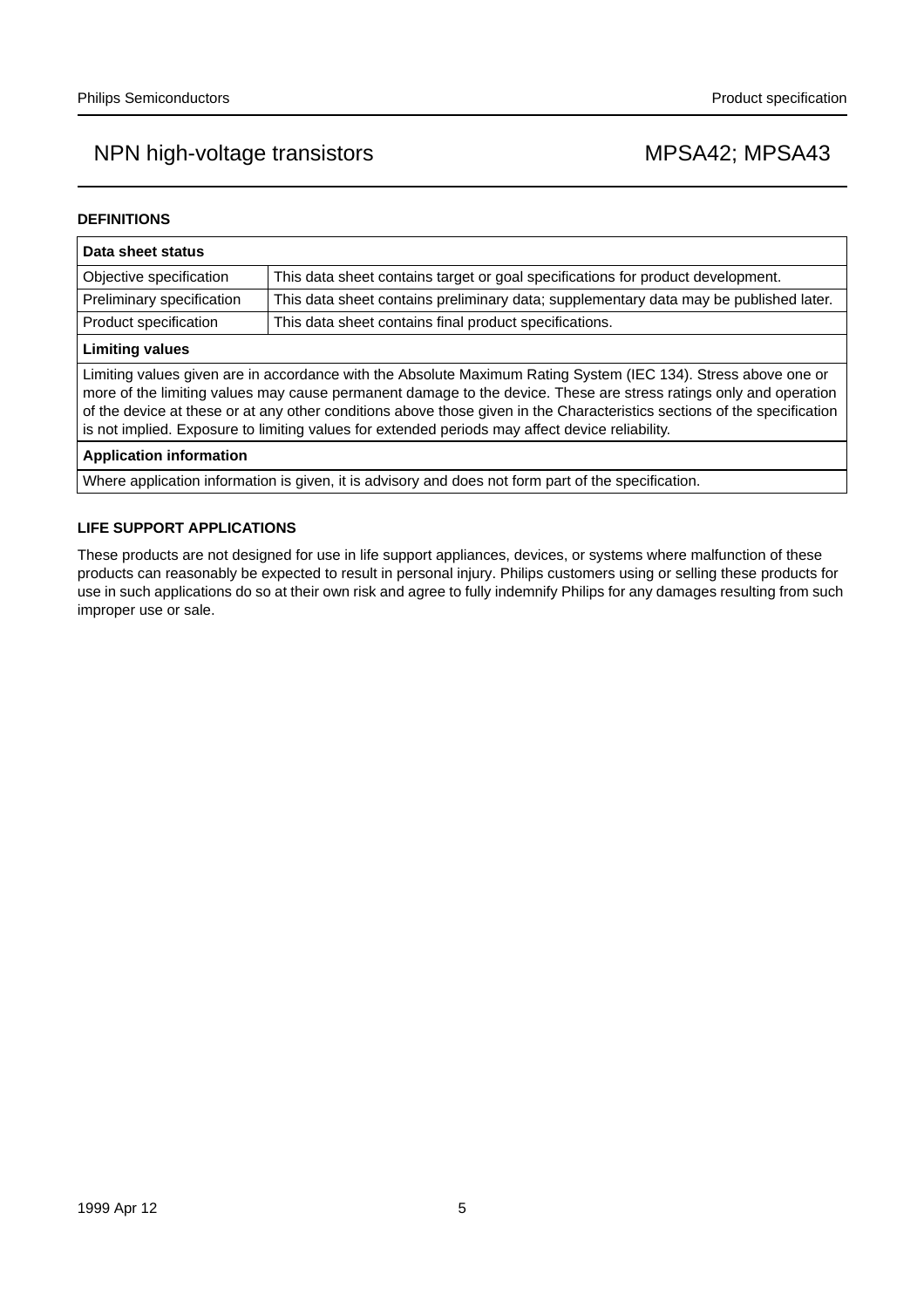**NOTES**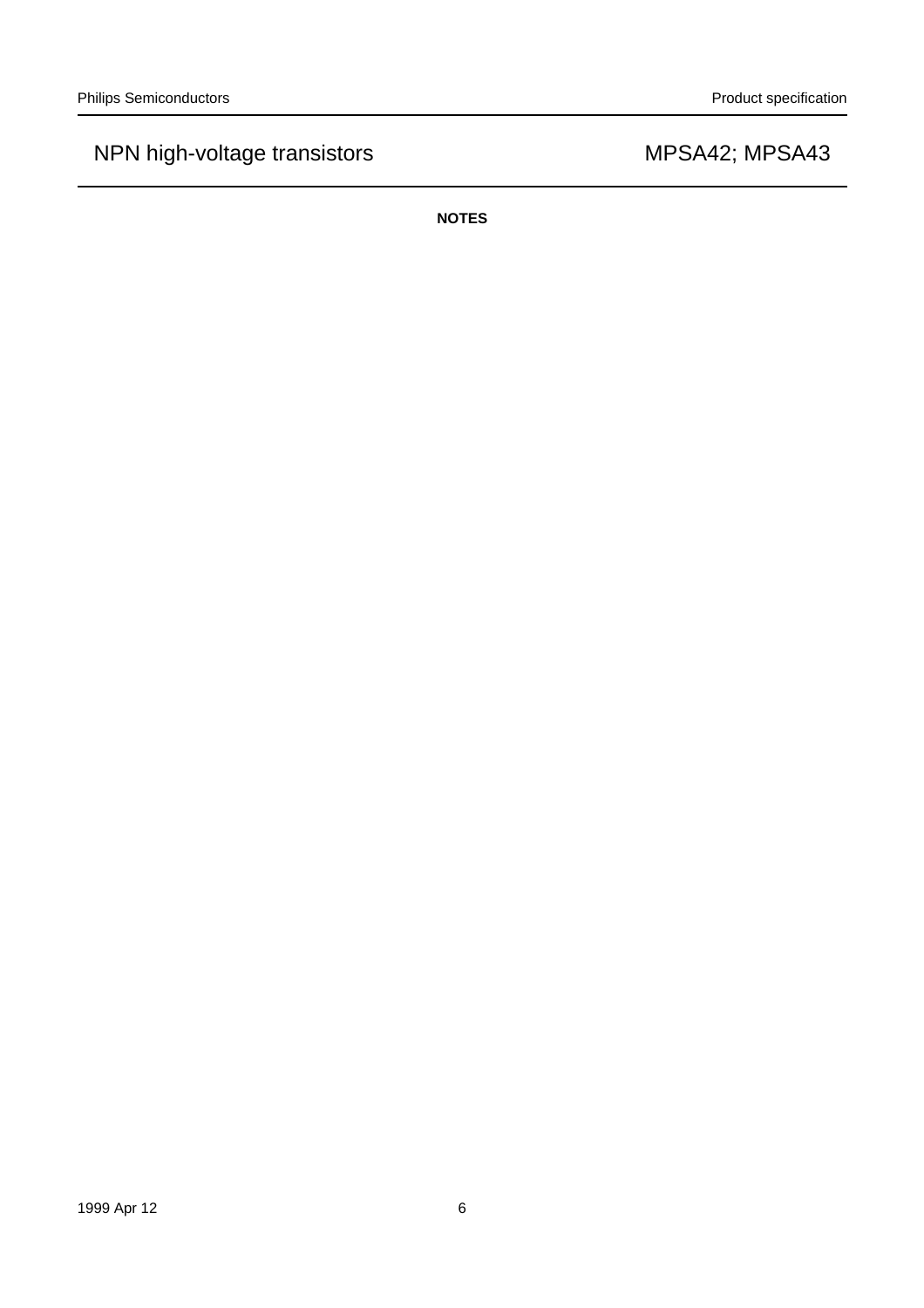**NOTES**